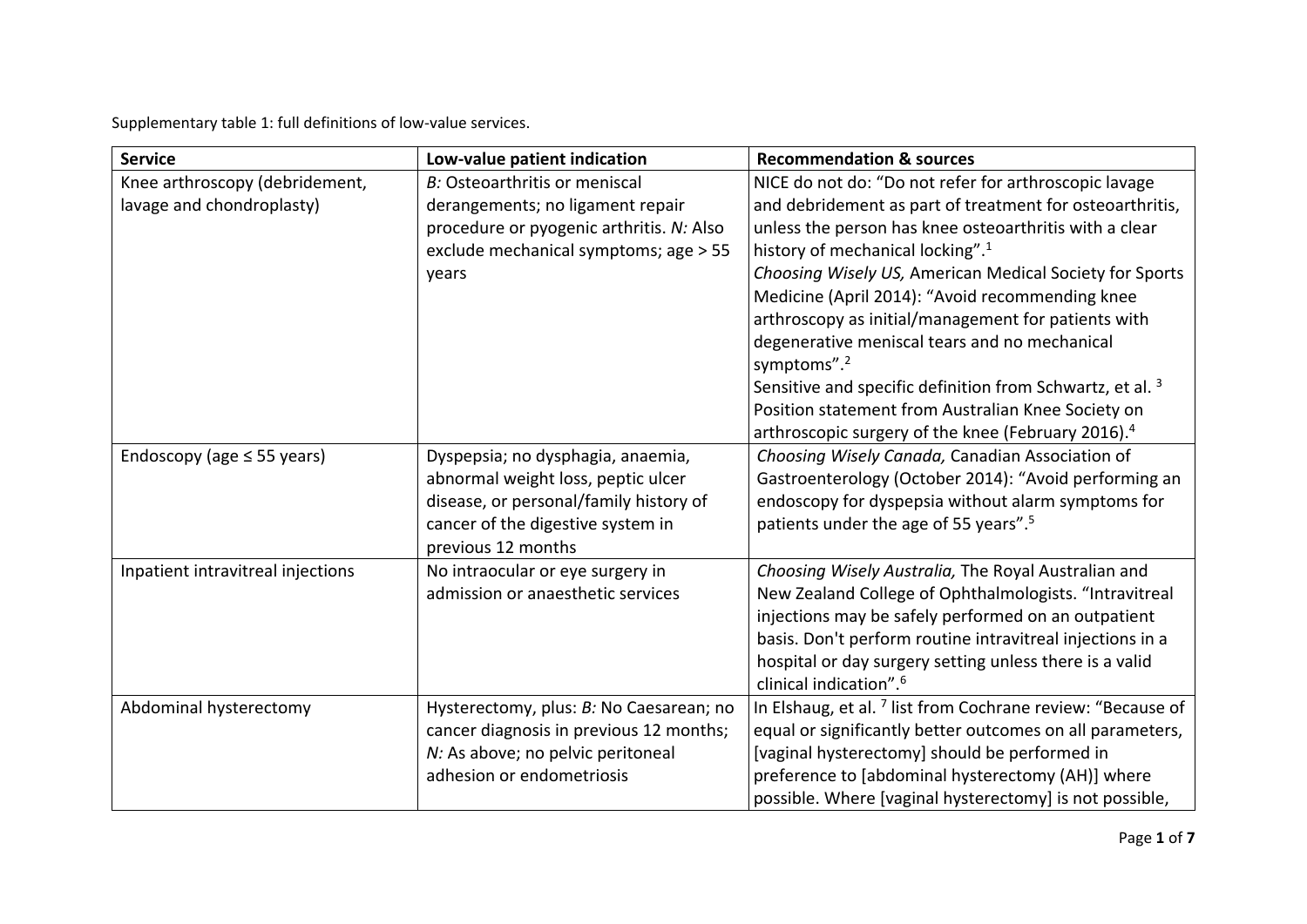| <b>Service</b>                      | Low-value patient indication              | <b>Recommendation &amp; sources</b>                        |
|-------------------------------------|-------------------------------------------|------------------------------------------------------------|
|                                     |                                           | [laparoscopic hysterectomy] may avoid the need for         |
|                                     |                                           | AH''. <sup>8</sup>                                         |
|                                     |                                           | Contraindications to vaginal hysterectomy include          |
|                                     |                                           | adnexal pathology, severe endometriosis, and               |
|                                     |                                           | adhesions. <sup>9</sup>                                    |
| Colonoscopy (age < 50 years)        | Constipation; no anaemia, sudden          | Choosing Wisely Canada, Canadian Association of            |
|                                     | weight loss, personal/ family history of  | Gastroenterology (April 2014): "Avoid performing a         |
|                                     | cancer or diseases of digestive system in | colonoscopy for constipation in those under the age of     |
|                                     | previous 12 months                        | 50 years without family history of colon cancer or alarm   |
|                                     |                                           | features." <sup>5</sup>                                    |
| Spinal fusion surgery               | B: Low back pain or spinal stenosis; no   | Choosing Wisely Canada, Canadian Spine Society (June       |
|                                     | leg pain, sciatica, spondylolisthesis, or | 2015): "Don't perform fusion surgery to treat patients     |
|                                     | spinal deformities in previous 12 months. | with mechanical axial low back pain from multi-level       |
|                                     | N: Same, but low back pain only; no leg   | spine degeneration in the absence of: leg pain with or     |
|                                     | pain in previous 12 months                | without neurologic symptoms and/or signs of                |
|                                     |                                           | concordant neurologic compression; structural              |
|                                     |                                           | pathology such as spondylolisthesis or deformity." 5       |
| Percutaneous coronary interventions | B: Stable coronary disease: coronary      | Sensitive and specific definition from Schwartz, et        |
| (PCI): Coronary stent or balloon    | disease code (excluding unstable angina)  | al. $3$ (from Boden, et al. $10$ ).                        |
| angioplasty                         | 6 to 18 months prior PCI, and none 6      |                                                            |
|                                     | months prior. N: Not emergency; exclude   |                                                            |
|                                     | all angina codes from indicator           |                                                            |
| Adenoidectomy with tube insertion   | Tube insertion procedure; otitis media    | NICE do not do (February 2008): "Once a decision has       |
| procedure; no tonsillectomy         | with effusion; age $\leq$ 12 years; no    | been taken to offer surgical intervention for otitis media |
|                                     | tonsillectomy; no upper respiratory tract | with effusion (OME) in children, insertion of ventilation  |
|                                     | symptoms in previous 12 months            | tubes is recommended. Adjuvant adenoidectomy is not        |
|                                     |                                           | recommended in the absence of persistent and/or            |
|                                     |                                           | frequent upper respiratory tract symptoms." 11             |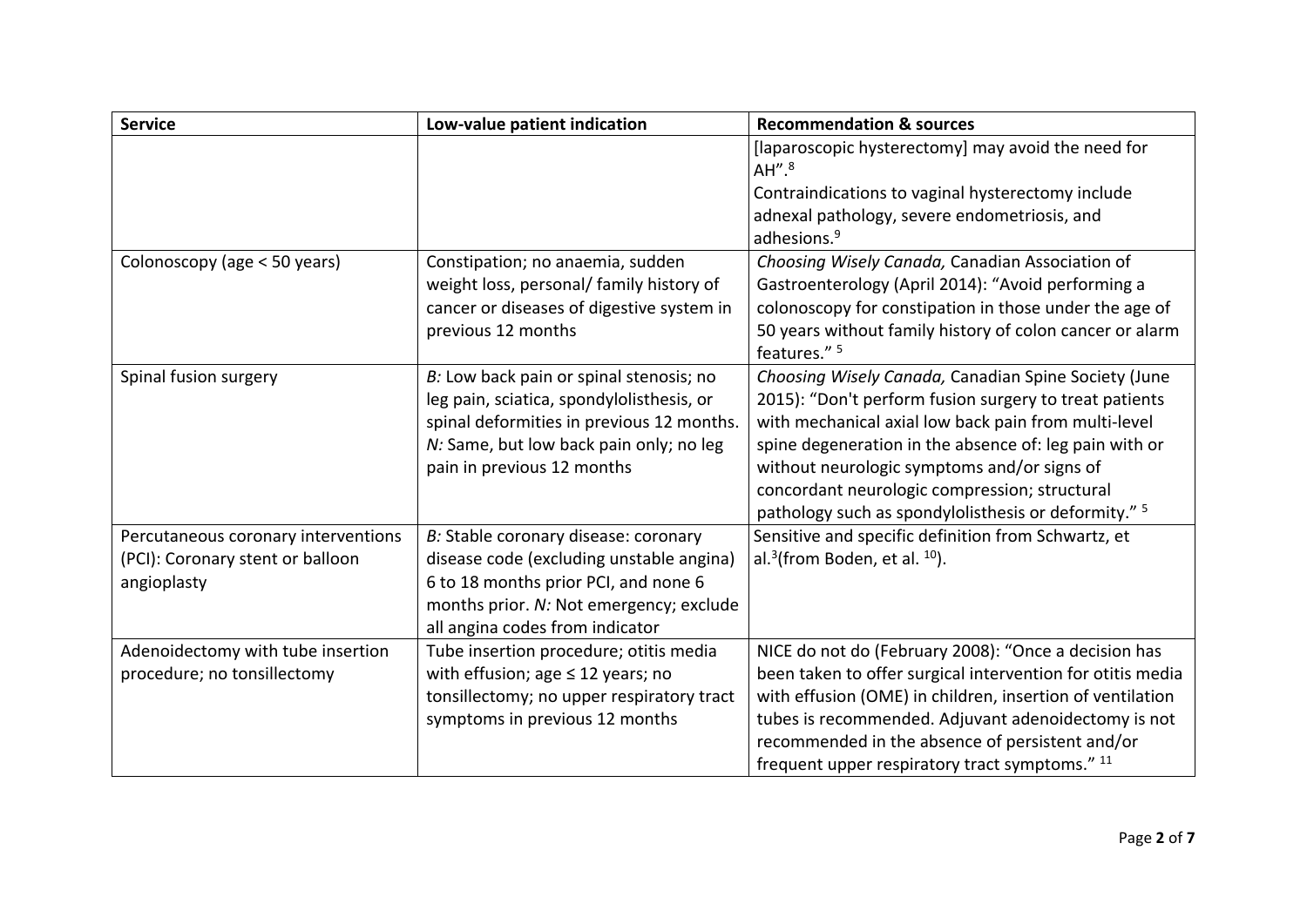| <b>Service</b>                            | Low-value patient indication                   | <b>Recommendation &amp; sources</b>                                  |
|-------------------------------------------|------------------------------------------------|----------------------------------------------------------------------|
| Epidural steroid injections               | Low back pain; no sciatica, leg pain or        | Choosing Wisely Australia, Australian and New Zealand                |
|                                           | radiculopathy in previous 12 months            | Association of Neurologists: "Don't perform epidural                 |
|                                           |                                                | steroid injections to treat patients with low back pain              |
|                                           |                                                | who do not have radicular symptoms in the legs                       |
|                                           |                                                | originating from the nerve roots." <sup>6</sup>                      |
| Inferior vena cava (IVC filter) insertion | B: All patients. N: No deep vein               | Choosing Wisely US, Society for Vascular Surgery                     |
|                                           | thrombosis or adverse events to                | (January, 2015): "Don't use IVC filters as primary                   |
|                                           | anticoagulants in admission or previous        | prevention of pulmonary emboli in the absence of an                  |
|                                           | 12 months                                      | extremity clot or prior pulmonary embolus". <sup>2</sup>             |
|                                           |                                                | Choosing Wisely US, American Society of Hematology                   |
|                                           |                                                | (December 2013): "Don't use inferior vena cava (IVC)                 |
|                                           |                                                | filters routinely in patients with acute VTE." 2                     |
|                                           |                                                | Sensitive and specific definition from Schwartz, et al. <sup>3</sup> |
| Carotid endarterectomy                    | B: Palliative care code in previous 12         | Choosing Wisely Canada, Canadian Society of Vascular                 |
|                                           | months, age $\geq$ 75, or ASA score is 4 or 5; | Surgery (June, 2015): "Don't perform carotid                         |
|                                           | no stroke or focal neurological symptoms       | endarterectomies or stenting in most asymptomatic                    |
|                                           | in previous 12 months. N: Same, but if         | high risk patients with limited life expectancy." 5                  |
|                                           | age $\ge$ 75 then ASA $\ge$ 3, plus no         | Sensitive and specific definition from Schwartz, et al. 3            |
|                                           | emergency indication                           |                                                                      |
| Laparoscopic uterine nerve ablation       | B: All patients. N: Chronic pain               | NICE do not do (October 2007): "The evidence on                      |
|                                           |                                                | laparoscopic uterine nerve ablation (LUNA) for chronic               |
|                                           |                                                | pelvic pain suggests that it is not efficacious and                  |
|                                           |                                                | therefore should not be used." 12                                    |
| Endovascular abdominal aortic             | B: Palliative care code in previous 12         | Choosing Wisely Canada, Canadian Society of Vascular                 |
| aneurysm repair                           | months, or age ≥ 75, or ASA score is 4 or      | Surgery (June, 2015): "Don't perform endovascular                    |
|                                           | 5; no ruptured aneurysm. N: Same, but if       | repair of abdominal aortic aneurysms in most                         |
|                                           | age $\geq$ 75 then ASA $\geq$ 3                | asymptomatic high-risk patients with limited life                    |
|                                           |                                                | expectancy." 5                                                       |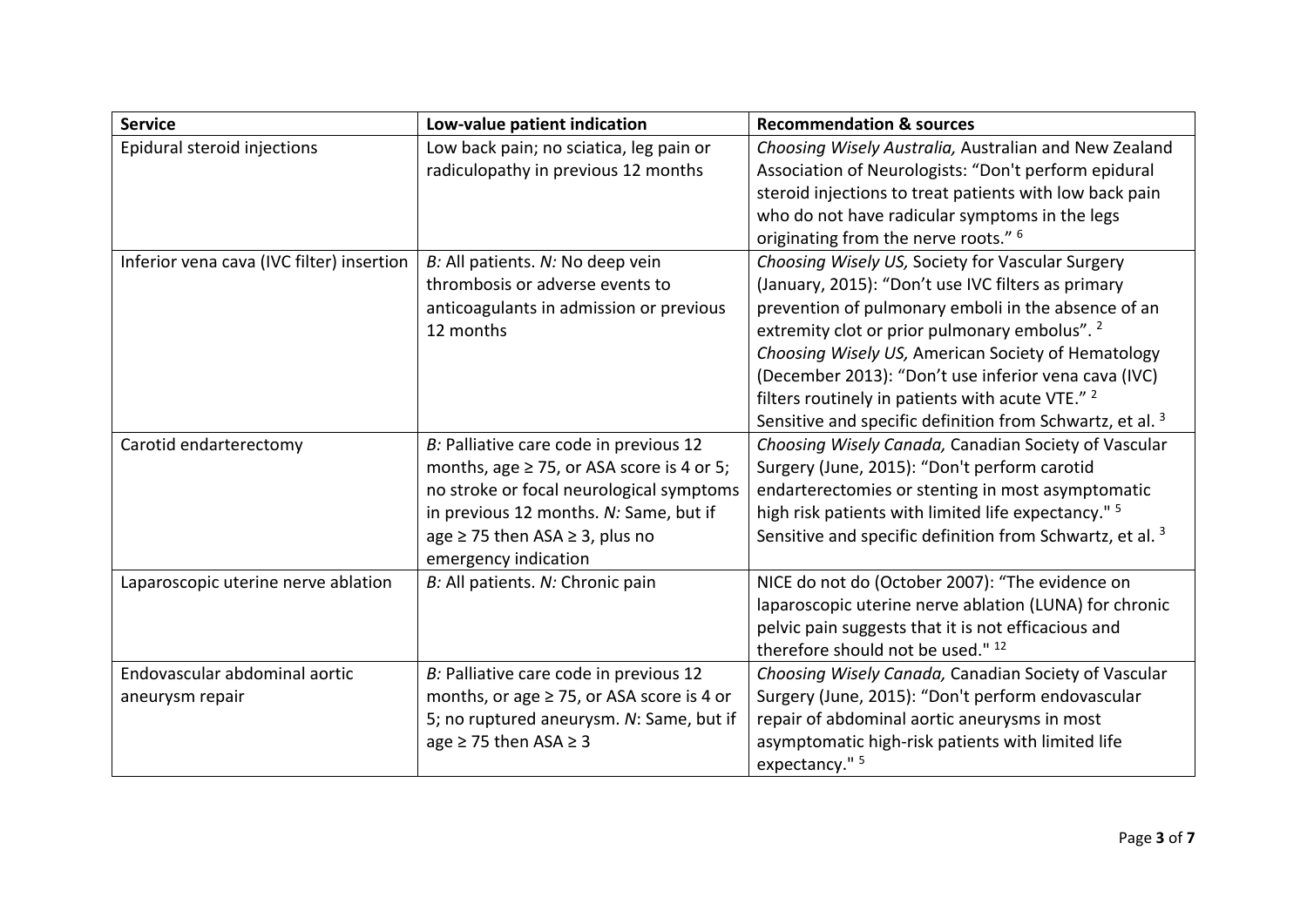| <b>Service</b>                                     | Low-value patient indication                                                                                                                                                     | <b>Recommendation &amp; sources</b>                                                                                                                                                                                                                                                                                                                                                                                                                                                                                                                                                                                                                                                                                                                                                                                                                                   |
|----------------------------------------------------|----------------------------------------------------------------------------------------------------------------------------------------------------------------------------------|-----------------------------------------------------------------------------------------------------------------------------------------------------------------------------------------------------------------------------------------------------------------------------------------------------------------------------------------------------------------------------------------------------------------------------------------------------------------------------------------------------------------------------------------------------------------------------------------------------------------------------------------------------------------------------------------------------------------------------------------------------------------------------------------------------------------------------------------------------------------------|
| Retinal laser or cryotherapy                       | Lattice degeneration; no retinal<br>detachment in admission or previous 12<br>months                                                                                             | Choosing Wisely Australia, Royal Australian and New<br>Zealand College of Ophthalmologists: "In general there<br>is no indication to perform prophylactic retinal laser or<br>cryotherapy to asymptomatic conditions such as lattice<br>degeneration (with or without atrophic holes), for which<br>there is no proven benefit." <sup>6</sup>                                                                                                                                                                                                                                                                                                                                                                                                                                                                                                                         |
| Nasolacrimal duct procedure (age $\leq 1$<br>year) | Blocked nasolacrimal passage or duct                                                                                                                                             | Choosing Wisely UK, Royal College of Ophthalmologists:<br>"If a child is under 12 months old and has a blocked<br>nasolacrimal duct, do not try to unblock." 13                                                                                                                                                                                                                                                                                                                                                                                                                                                                                                                                                                                                                                                                                                       |
| Hyperbaric oxygen therapy                          | Foot/decubitus ulcers, carbon monoxide<br>or dioxide poisoning, Crohn's disease,<br>cancer, open wounds, soft tissue injuries,<br>sudden deafness, and no excluding<br>diagnoses | Measure from Duckett, et al. <sup>14</sup><br>NICE do not do:<br>(January 2004) "Hyperbaric oxygen therapy should not<br>be used in the treatment of foot ulcers because there<br>is a lack of trial evidence on its use", <sup>15</sup><br>(August 2013) "Do not use hyperbaric oxygen therapy<br>to manage autism in any context in children and young<br>people", <sup>16</sup><br>(June 2012) "Do not use hyperbaric oxygen therapy for<br>the management of core symptoms of autism in<br>adults", 17<br>(April 2014) "Do not use hyperbaric oxygen therapy to<br>treat a pressure ulcer in neonates, infants, children or<br>young people", <sup>18</sup><br>(November 2013) "hyperbaric oxygen should not be<br>used in patients with multiple sclerosis (because<br>research evidence does not show beneficial effects on<br>the course of the condition)" 19 |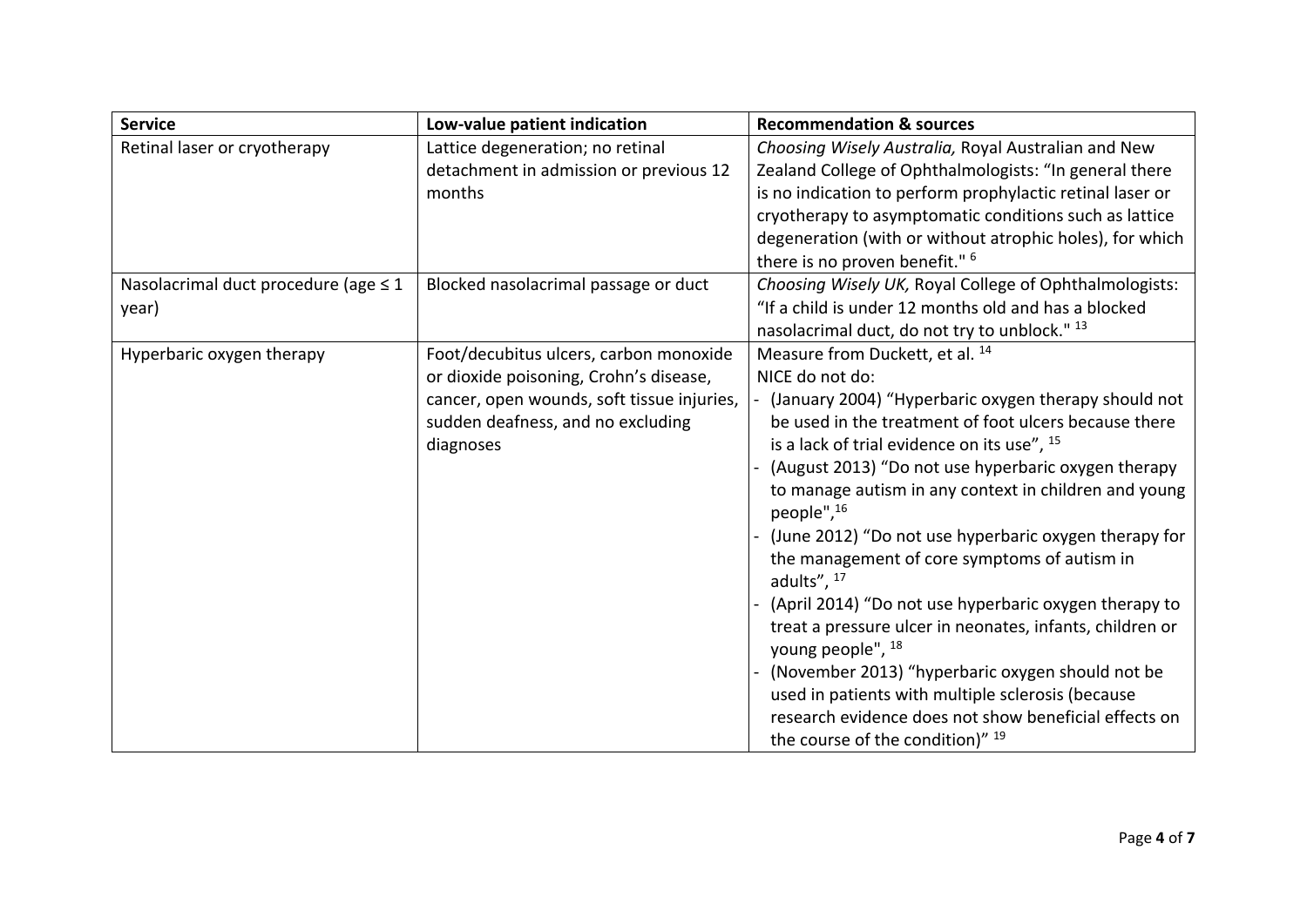| <b>Service</b>                           | Low-value patient indication              | <b>Recommendation &amp; sources</b>                                  |
|------------------------------------------|-------------------------------------------|----------------------------------------------------------------------|
| Cholecystectomy with bariatric           | Bariatric procedure; no gallbladder       | Choosing Wisely US, American Society for Metabolic and               |
| procedure (exc. biliopancreatic          | disease in previous 12 months             | Bariatric Surgery (June 2015): "Don't routinely remove               |
| diversion)                               |                                           | the gallbladder unless clinically indicated." 2                      |
| Open bariatric procedure (if service     | Primary bariatric procedure (no bariatric | Choosing Wisely US, American Society for Metabolic and               |
| could be done laparoscopically:          | procedure in previous 12 months; not      | Bariatric Surgery (June 2015): "Avoid an open approach               |
| includes sleeve gastrectomy, gastric     | reversal or revision procedure)           | for primary bariatric surgical procedures." <sup>2</sup>             |
| bypass, gastroplasty, gastric banding,   |                                           |                                                                      |
| biliopancreatic diversion, gastric       |                                           |                                                                      |
| reduction)                               |                                           |                                                                      |
| Vertebroplasty                           | No myeloma                                | Sensitive and specific definition from Schwartz, et al. <sup>3</sup> |
|                                          |                                           | (from Buchbinder, et al. $^{20}$ and Kallmes, et al. $^{21}$ ).      |
| Electroconvulsive therapy (age $\leq 12$ | Depression                                | NICE do not do (September, 2005): "Electroconvulsive                 |
| years)                                   |                                           | Therapy (ECT) is not recommended in the treatment of                 |
|                                          |                                           | depression in children (5-11 years)." $^{22}$                        |
| Renal stenting or angioplasty            | B: No fibromuscular dysplasia or          | Sensitive and specific definition from Schwartz, et al. <sup>3</sup> |
| (diagnosis of renovascular               | pulmonary oedema in previous 12           | (from ASTRAL authors $^{23}$ and Cooper, et al. $^{24}$ ).           |
| hypertension, atherosclerosis of renal   | months. N: Also, only renovascular        |                                                                      |
| artery, hypertensive heart (and          | hypertension or atherosclerosis of renal  |                                                                      |
| kidney disease))                         | artery.                                   |                                                                      |

For each low-value service indicator the service and the patient-indication is given. Broad (B) and narrow (N) patient-indications are used to identify lowvalue services based on similar recommendation/s. ASA: American Society of Anaesthesiologists physical status classification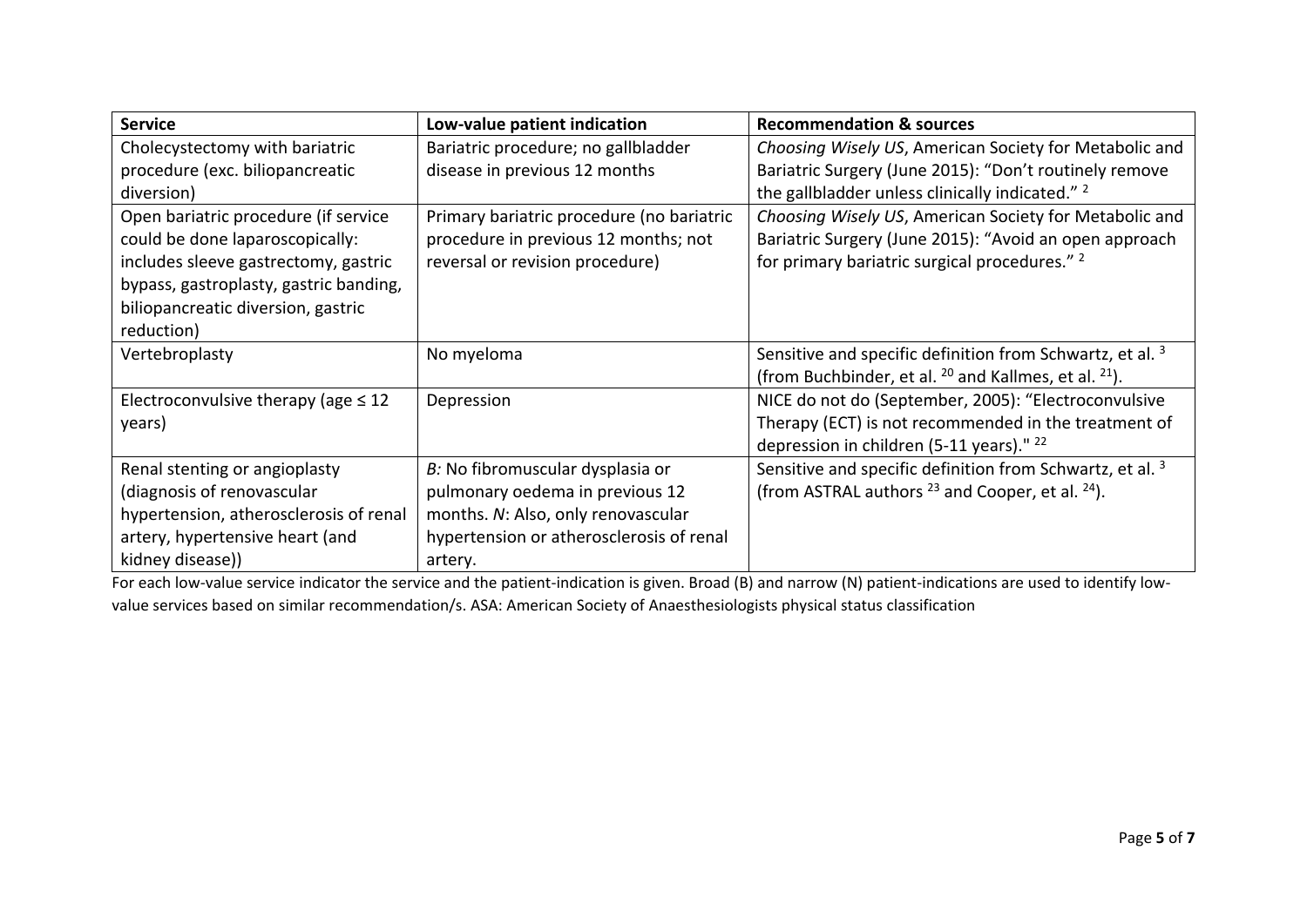## References

- 1. National Institute for Health and Care Excellence (UK). Osteoarthritis: care and management. Clinical guideline [CG177] [Internet]. 2014 [cited 2017 May 1]. Available from: www.nice.org.uk/donotdo/do-not-refer-for-arthroscopic-lavage-and-debridement-as-part-of-treatment-for-osteoarthritisunless-the-person-has-knee-osteoarthritis-with-a-clear-history-of-mechanical-locking-as-opposed-to-morning
- 2. ABIM Foundation (US). Choosing Wisely [Internet]. 2017 [cited 2017 May 1]. Available from: www.choosingwisely.org/
- 3. Schwartz AL, Landon BE, Elshaug AG, Chernew ME, McWilliams JM. Measuring Low-Value Care in Medicare. JAMA Intern Med. 2014;174(7):1067–76.
- 4. Australian Orthopaedic Association; Australian Knee Society. Position statement from the Australian Knee Society on arthroscopic surgery of the knee, with particular reference to the presence of Osteoarthritis [Internet]. 2016. Available from: www.kneesociety.org.au/resources/aksarthroscopy-position-statement.pdf
- 5. Canadian Medical Association, University of Toronto. Choosing Wisely Canada [Internet]. 2017 [cited 2017 Jul 20]. Available from: www.choosingwiselycanada.org/
- 6. NPS Medicinewise. Choosing Wisely Australia [Internet]. 2017 [cited 2017 May 1]. Available from: www.choosingwisely.org.au
- 7. Elshaug AG, Watt AM, Mundy L, Willis CD. Over 150 potentially low-value health care practices: an Australian study. Med J Aust. 2012 Nov;197(10):556–60.
- 8. Nieboer TE, Johnson N, Lethaby A, Tavender E, Curr E, Garry R, et al. Surgical approach to hysterectomy for benign gynaecological disease. Cochrane Database Syst Rev. 2009;(3):CD003677.
- 9. American College of Obstetricians and Gynecologists. Choosing the route of hysterectomy for benign disease. Vol. 114, Obstetrics and Gynecology. 2009. p. 1156–8.
- 10. Boden WE, O'rourke RA, Teo KK, Hartigan PM, Maron DJ, Kostuk WJ, et al. Optimal medical therapy with or without PCI for stable coronary disease. N Engl J Med. 2007;356(15):1503–16.
- 11. National Institute for Health and Care Excellence (UK). Surgical Management (CG60) [Internet]. Do-not-do recommendations. 2008 [cited 2017 May 1]. Available from: www.nice.org.uk/donotdo/once-a-decision-has-been-taken-to-offer-surgical-intervention-for-otitis-media-with-effusion-ome-inchildren-insertion-of-ventilation-tubes-is-recommended-adjuvant-adenoidectomy-is-not-recommended-in
- 12. National Institute for Health and Care Excellence (UK). Laparoscopic uterine nerve ablation (LUNA) for chronic pelvic pain; Interventional procedures guidance [IPG234] [Internet]. Do-not-do recommendations. 2007 [cited 2017 May 1]. Available from: www.nice.org.uk/guidance/ipg234/documents/laparoscopic-uterine-nerve-ablation-luna-for-chronic-pelvic-pain-interventional-proceduresconsultation
- 13. Choosing Wisely UK [Internet]. 2017 [cited 2017 May 1]. Available from: www.choosingwisely.co.uk/
- 14. Duckett SJ, Breadon P, Romanes D. Identifying and acting on potentially inappropriate care. Med J Aust. 2015;203(4):183.
- 15. National Institute for Health and Care Excellence (UK). Type 2 diabetes footcare (CG10) [Internet]. 2004 [cited 2017 May 1]. Available from: www.nice.org.uk/donotdo/hyperbaric-oxygen-therapy-should-not-be-used-in-the-treatment-of-foot-ulcers-because-there-is-a-lack-of-trialevidence-on-its-use